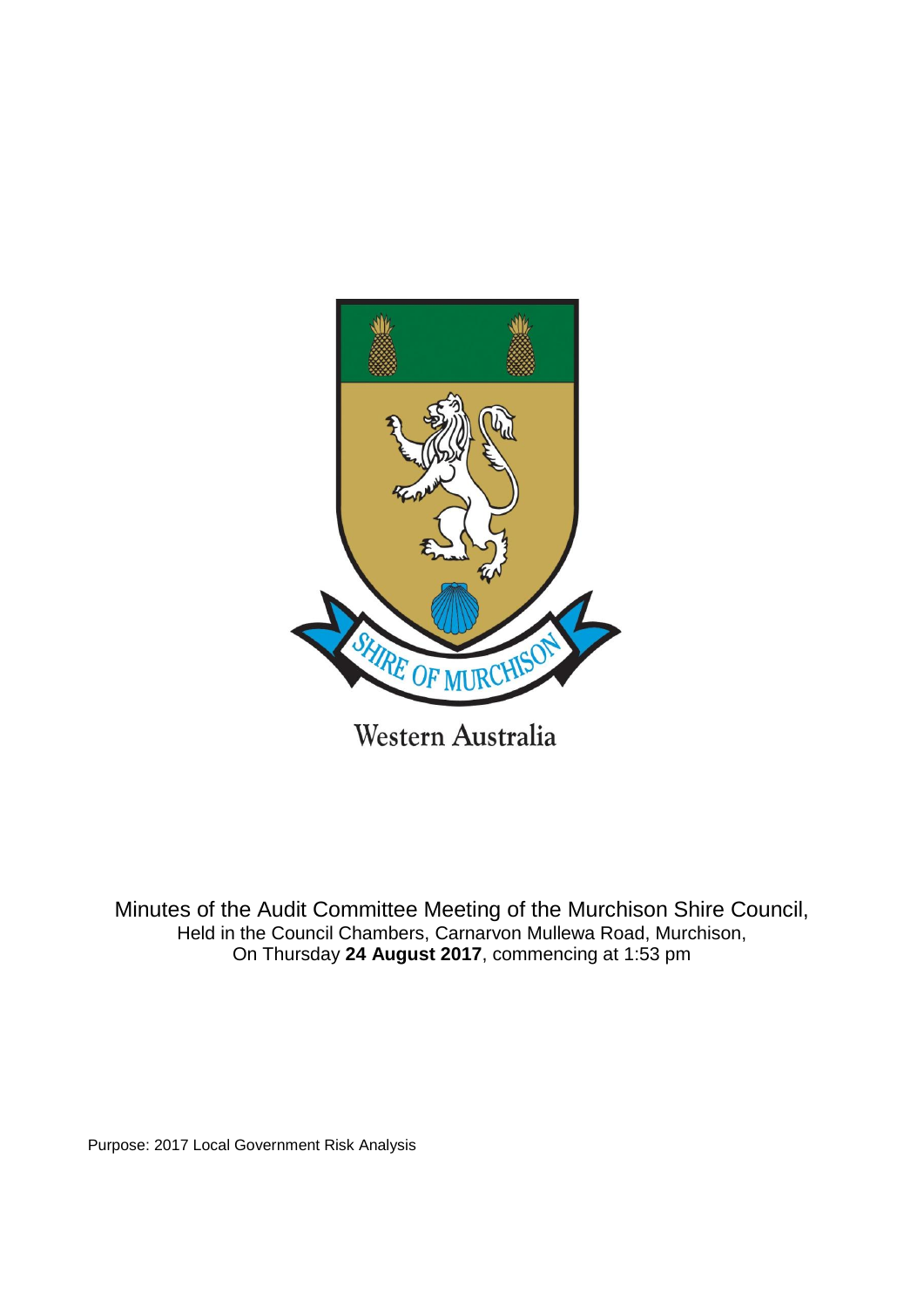# **TABLE OF CONTENTS**

| $\mathbf{1}$ . | DECLARATION OF OPENING/ANNOUNCEMENT OF VISITORS 3       |  |
|----------------|---------------------------------------------------------|--|
| 2.             | RECORD OF ATTENDANCE/APOLOGIES/LEAVE OF ABSENCE 3       |  |
| 3.             | RESPONSE TO PREVIOUS PUBLIC QUESTIONS TAKEN ON NOTICE 3 |  |
| $\mathbf{4}$   |                                                         |  |
|                |                                                         |  |
|                |                                                         |  |
|                |                                                         |  |
| 6.             | ANNOUNCEMENTS BY PRESIDING PERSON WITHOUT DISCUSSION4   |  |
| 7 <sub>1</sub> |                                                         |  |
| 8.             |                                                         |  |
|                |                                                         |  |
| 9.             |                                                         |  |
|                |                                                         |  |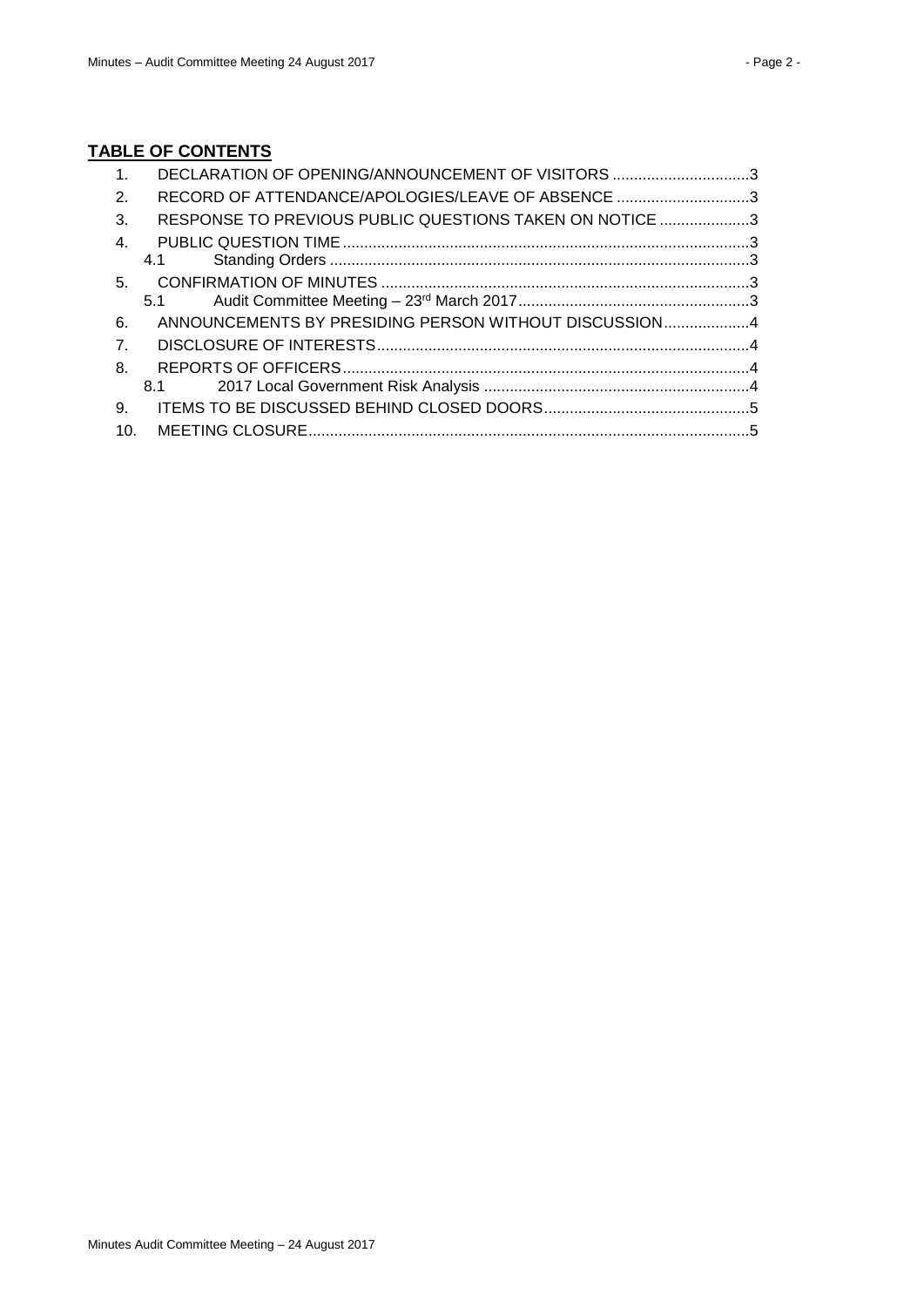# <span id="page-2-0"></span>**1. DECLARATION OF OPENING/ANNOUNCEMENT OF VISITORS**

The President declared the meeting open at 1:53 pm

#### <span id="page-2-1"></span>**2. RECORD OF ATTENDANCE/APOLOGIES/LEAVE OF ABSENCE**

President R Foulkes-Taylor Deputy President M Williams Cr E Foulkes-Taylor Cr A Whitmarsh Cr Q Fowler

Peter Dittrich – CEO

# <span id="page-2-2"></span>**3. RESPONSE TO PREVIOUS PUBLIC QUESTIONS TAKEN ON NOTICE** Nil.

# <span id="page-2-3"></span>**4. PUBLIC QUESTION TIME**

Nil

<span id="page-2-4"></span>**4.1 Standing Orders**

*Council Decision:*

**Moved: Councillor A Whitmarsh Seconded: Councillor M Williams**

**That the following Local Law-Standing Orders 2001 be stood down:**

8.2 Limitation on the number of speeches

8.3 Duration of speeches

| Carried: | For: $5$ | Against: 0 |
|----------|----------|------------|
|          |          |            |

# <span id="page-2-5"></span>**5. CONFIRMATION OF MINUTES**

#### <span id="page-2-6"></span>**5.1 Audit Committee Meeting – 23rd March 2017**

#### **Background:**

Minutes of the Audit Committee Meeting of Council have previously been circulated to all Audit Committee Members.

#### **Recommendation:**

That the minutes of the Audit Committee meeting held on 23<sup>rd</sup> March 2017 be confirmed as an accurate record of proceedings

#### **Voting Requirements:**

Simple majority

*Council Decision:* **Moved: Councillor E Foulkes-Taylor Seconded: Councillor Q Fowler That the minutes of the Audit Committee meeting held on 23rd March 2017 be confirmed as an accurate record of proceedings**

**Carried For: 5 Against: 0**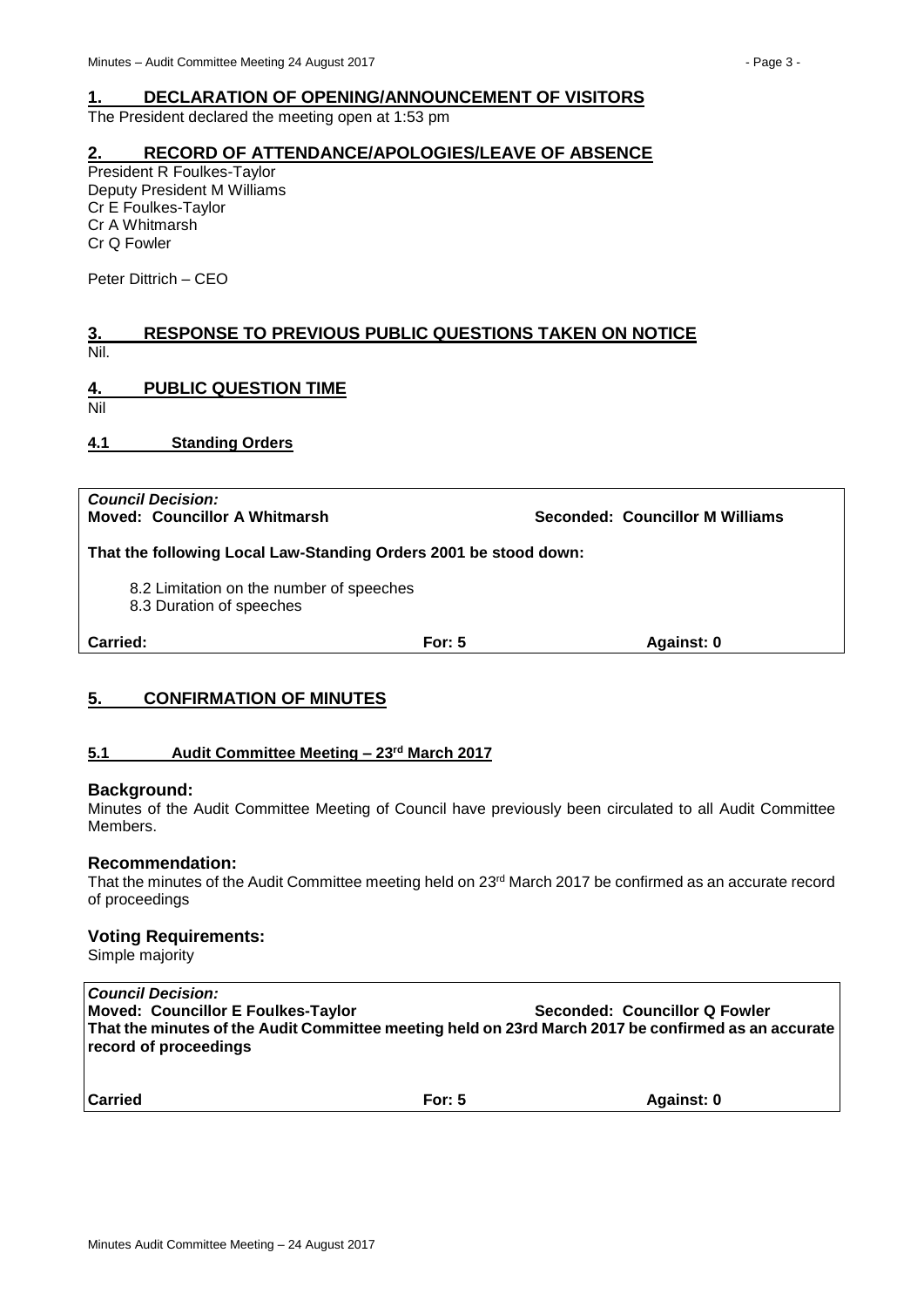#### <span id="page-3-0"></span>**6. ANNOUNCEMENTS BY PRESIDING PERSON WITHOUT DISCUSSION** Nil

# <span id="page-3-1"></span>**7. DISCLOSURE OF INTERESTS**

Nil

# <span id="page-3-2"></span>**8. REPORTS OF OFFICERS**

#### <span id="page-3-3"></span>**8.1 2017 Local Government Risk Analysis**

| File:              | 2.1                                          |
|--------------------|----------------------------------------------|
| Author:            | Peter Dittrich, Chief Executive Officer      |
| Interest Declared: | Nil.                                         |
| Date:              | 22 August 2017                               |
| Attachments:       | 2017 Local Government Risk Analysis          |
|                    | LG Operational Guideline 18 Financial Ratios |
|                    |                                              |

#### **Matter for Consideration**:

The Audit Committee to consider the letter dated 30 June 2017 received from the Department of Local Government and Communities (DLGC) in relation to "2017 Local Government Risk Analysis"

#### **Background:**

A letter was received from the DLGC on 6th July 2017 in relation to the two financial and two asset ratios that were below standard for the year ended 30 June 2016.

The Shire's Ratios for the year ended 30 June 2016 were:

|                                         | Shire   | Standard      |
|-----------------------------------------|---------|---------------|
| <b>Asset Consumption Ratio</b>          | 0.86    | $0.50$ or $>$ |
| <b>Asset Renewal Funding Ratio</b>      | 0.39    | 0.75 to 0.95  |
| <b>Operating Surplus Ratio Adjusted</b> | $-2.92$ | 0.01 to 0.15  |
| Debt Service Cover Ratio                | N/A     | $>= 2$        |
| Own Source Revenue Coverage Ratio       | 0.09    | 0.40 to 0.60  |
| <b>Assets Sustainability Ratio</b>      | 0.14    | 0.90          |
| <b>Current Ratio</b>                    | 2.45    | 1.0           |

#### **Comment:**

Upon the receipt of the letter the CEO contacted Mr Alan Carmichael to discuss the content and the actions that needed to be taken. The CEO advised Mr Carmichael that the letter would not be taken to the Audit Committee until August 2017. The CEO further advised that the Shire was currently working with Greenfield Technical Services to review the road asset information currently held and the associated unit and depreciation rates.

Mr Carmichael acknowledged that the industry standard rates used for assets did not always reflect the actual situation and welcomed the review. He suggested that the nature of the Shire would affect its ability to achieve the standard ratios. If after review by the Shire it was found that the standard ratios could not be achieved by the Shire, he suggested that target ratios be set and that the department be advised accordingly. Mr Carmichael asked to be kept informed as to the progress of the review on an ongoing basis.

#### **Statutory Environment:**

Nil

#### **Strategic Implications:**

The improvement in the ratios will need to be taken into account in the development of the Strategic Resource Plan.